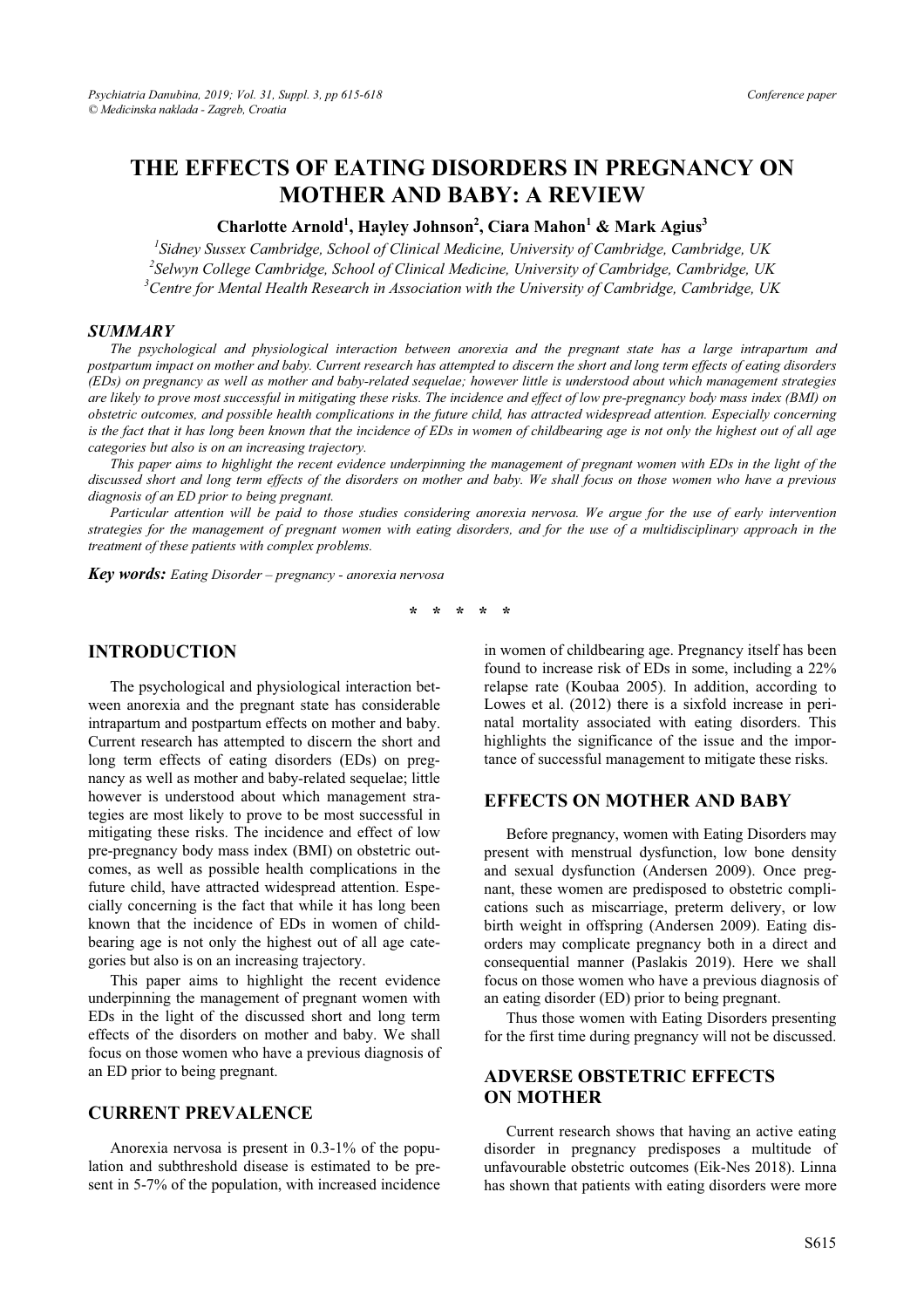likely to be childless than controls (odds ratio (OR) 1.86; 95% confidence interval (CI) 1.62-2.13, p<0.001) (Linna 2013). Pregnancy and childbirth rates have been shown to be lower among patients with eating disorders than among controls (Linna 2013). Linna has also shown that Bulimia Nervosa is associated with an increased risk of induced abortion compared to controls (OR 1.85; 95% CI 1.43-2.38, p<0.001), whereas, by contrast, Binge Eating Disorder is associated with an elevated risk of miscarriage (OR 3.18; 95% CI 1.52- 6.66, p=0.002) (Linna 2013).

A recent study by Eik-Nes et al. (2018), solidifies this association and in particular pays attention to preeclampsia, preterm birth, perinatal deaths, small for gestational age (SGA) and large for gestational age (LGA) outcomes. The study confirmed an association between EDs and all of the above, with particular attention to the perceived increased incidence of SGA, Caesarian sections and low Apgar score at 5 minutes. However, not all research has demonstrated this effect, and in contrast to these results, Bulik et al. (2009) found no association between maternal self-reported Anorexia Nervosa and SGA in a large Norwegian study population (Bulik 2007).

Despite many studies opting to consider Eating Disorders as a general compilation, some studies have considered the interaction of specific types of eating disorder in pregnancy. Most of these choose to survey the interaction of anorexia nervosa and adverse obstetric outcomes. Dinas (2008) reports that patients with Anorexia Nervosa experience hypertension, miscarriage, difficult labour, and premature delivery.

Bulik (1999) analysed personal interview data from 66 women who had anorexia during pregnancy and met the diagnostic criteria. Those in the Eating Disorder (Anorexia) group were more likely to need a Caesarian section than those without any history of an Eating Disorder. Caesarian sections increased the risk of operative complications such as infection, postpartum haemorrhage, thrombus formation and anaesthetic complications. Furthermore Koubaa (2005) showed that women with a past or current eating disorder reported more hyperemesis gravidarum during the pregnancy. However, the confound of co-occuring bulimic tendencies cannot be ruled out in such a report, and future research needs to disentangle the effects of Eating Disorders on true hyperemesis gravidarum using reliable controls. Binge Eating Disorder, on the other hand, was associated positively with maternal hypertension and long duration of the first and second stage of labour (Linna 2014).

### **ADVERSE PSYCHOLOGICAL EFFECTS ON THE MOTHER**

A prospective community based cohort study (Micali 2007) classified women into cohorts of recent or past Eating Disorder, obesity before pregnancy and a general population group. The study showed that the women with a recent Eating Disorder reported more concerns regarding weight gain and body shape during pregnancy compared with the control groups. These women also dieted more, had an increased use of laxatives and participated in self-induced vomiting behaviours more than the control groups during pregnancy (Micali 2007) They also had an increased risk of hyperemesis (P<0.01) (Koubaa 2005). Although not as prevalent, those women with a past Eating Disorder still showed similar Eating Disorder symptoms and behaviours during their pregnancy. This further highlights the need to identify and screen for increased Eating Disorder symptoms in patients with a history of current or active Eating Disorders during pregnancy.

### **ADVERSE EFFECTS ON THE BABY**

With regards to the effect of eating disorders on the baby, several adverse outcomes have been observed. Kuobaa et al. (2005) list several complications associated with Eating Disorder in pregnancy as compared to controls such as: low birth weigh (P<0.01) (Koubaa 2005) , smaller head circumference (P<0.001) (Koubaa 2005), increased risk of microcephaly (P<0.05) (Koubaa 2005) and infants being born small for gestational age (SGA) (P<0.05) (Koubaa 2005). Linna et al. (2014) observed similar outcomes with the addition of anaemia, premature birth and perinatal death and other groups (Linna 2014, Eagles 2012, Dinas 2008) have also seen higher rates of Intra Uterine Growth Rerestriction.

Eagles (2012) reported that while Mothers with Anorexia Nervosa delivered lighter babies, this difference did not persist after adjusting for maternal body mass index (BMI) in early pregnancy. Standardized birthweight (SBW) scores suggested that the mothers with Anorexia Nervosa were more likely to produce babies with intrauterine growth restriction (relative risk (RR) 1.54, 95% confidence interval (CI) 1.11- 2.13) (Eagles 2012). Eagles also noted that mothers with Anorexia Nervosa were more likely to experience ante-partum haemorrhage (RR 1.70, 95% CI 1.09-2.65) (Eagles 2012).

It is useful to compare outcomes of pregnant patients with Anorexia Nervosa with those with other eating disorders such as Bulimia Nervosa and Binge Eating Disorder.

According to Linna (2014) Women with Anorexia Nervosa and Bulimia Nervosa gave birth to babies with lower birthweight compared with unexposed women, but the opposite was observed in women with Binge Eating Disorder. Maternal Anorexia Nervosa was related to anaemia, slow fetal growth, premature contractions, short duration of the first stage of labour, very premature birth, small for gestational age, low birthweight, and perinatal death. Increased odds of premature contractions, resuscitation of the neonate, and very low Apgar score at 1 minute were observed in mothers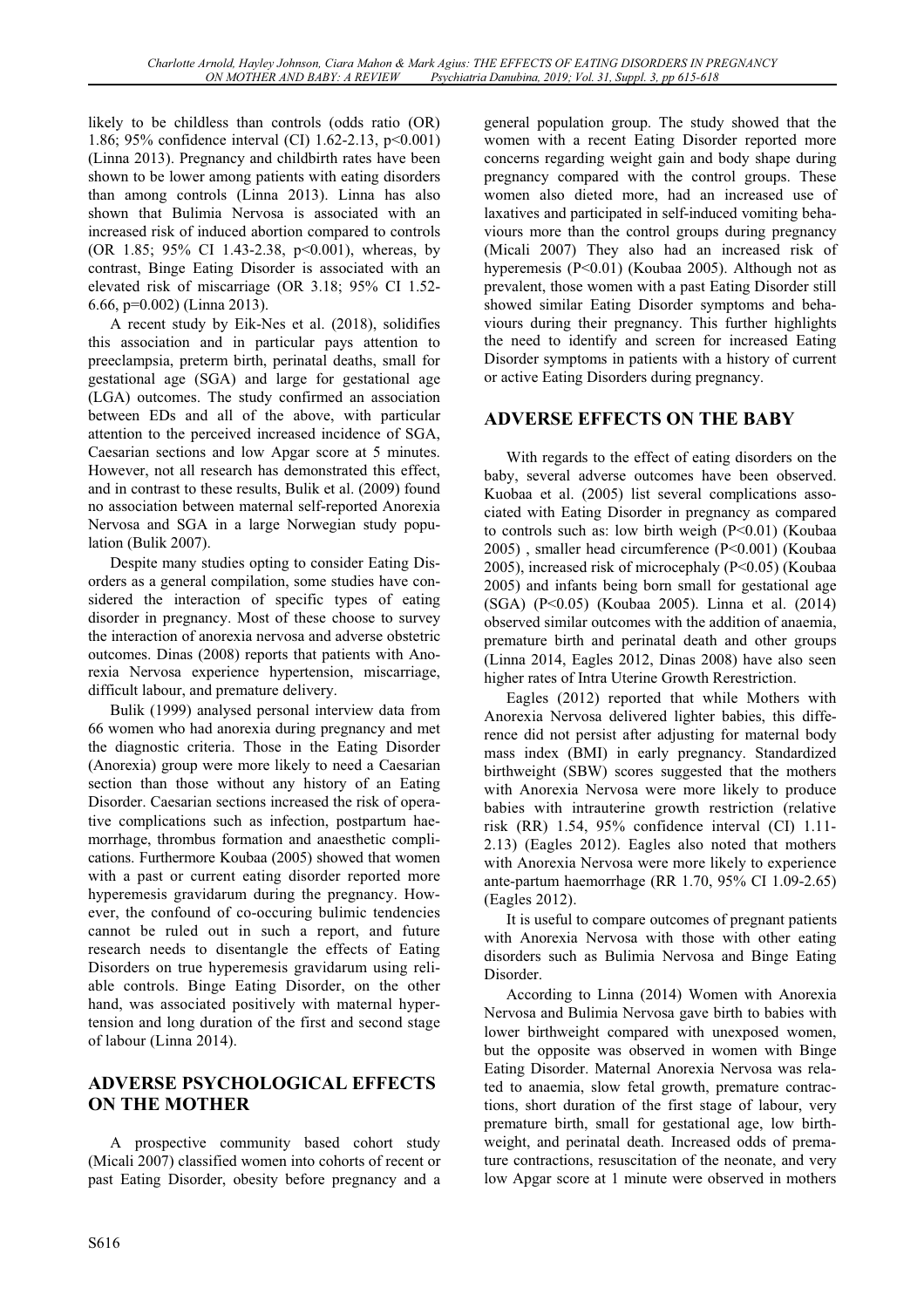with Bulimia Nervosa. Binge Eating Disorder was associated positively with birth of large-for-gestational-age infants (Linna 2014).

Infants born with a low birth weight are more likely to develop insulin resistance, type 2 diabetes mellitus and hypertension in later life (Triunfo 2015), thus the long term effects on the child of an anorexic mother are both substantial and deleterious. A large study of over 50,000 women also concluded the effects of eating disorders in pregnancy are negative (Watson 2017). Thus, Watson found anorexia nervosa immediately prior to pregnancy was associated with smaller birth length (relative risk = 1.62; 95% CI (1.20, 2.14)), bulimia nervosa with induced labour (relative risk  $= 1.21$ ; 95% CI (1.07, 1.36)), and binge-eating disorder with several delivery complications, larger birth length (relative risk  $= 1.25$ ; 95% CI (1.17, 1.34)), and large-for-gestationalage (relative risk = 1.04; 95% CI (1.01, 1.06)). Maternal pregravid body mass index and gestational weight mediated most associations (Watson 2017).

## **CYCLE OF RISK**

Despite the wealth of adverse outcomes relating directly to the mother and pregnancy, the effects of active maternal eating disorders are not limited to the pregnant period. Mothers with a lower pre-pregnancy BMI and poor nutritional intake during pregnancy have an increased risk of preterm birth which in itself predisposes anorexia nervosa in the unborn child (Bulik 2005). Bulik (2005) outlines this in his 'cycle of risk' algorithm, demonstrating the susceptibility for offspring to develop anorexia nervosa in their own development following their mother's own diagnosis. In order to break this perpetuating cycle, there is a need to implement measures that ensure adequate nutrition and support for women with Eating Disorders (especially anorexia nervosa) prior to and during pregnancy.

### **INTERVENTION STRATEGIES**

The clinical and psychological effects of anorexia on mother, baby, and the pregnancy have important implications for resource allocation such as the need for mental health professionals, dieticians, and education of wider healthcare teams alike. The management of pregnant women who suffer from eating disorders requires the cooperation of a perinatologist, internist, nutritional therapist, psychiatrist or psychologist, with their ancillary staff. Therefore a multidisciplinary approach would most likely improve outcome (Kníže 2018), although more evidence is needed as to MDT effectiveness for maternal and fetal outcomes.

It is universally acknowledged that specialized mental health providers who treat women with ED should work together with obstetrical providers, as well as general practitioners to improve the care for women with Eating Disorder (Eik-Nes 2018). Earlier identification and treatment may be advised and as Linna et al. (2013) suggest reproductive counselling for those affected may be beneficial.

Additionally, Schmidt et al. (2017) performed several randomised controlled trials comparing the effectiveness of different intervention strategies in women with anorexia nervosa. In particular, it was found that psychological therapy improved outcomes in those treated as outpatients with Anorexia Nervosa and an email guided relapse prevention programme increased BMI and lowered distress at 12 months following discharge. We propose that such preventive interventions may be beneficial in pregnancy alongside the multidisciplinary approach.

### **CONCLUSION**

Overall, evidence suggests that eating disorders in pregnancy are dangerous for the health of the mother and baby. Not only does this pose a risk to short term to the baby, but Eating Disorders affect the child's future health and the likelihood of developing an eating disorder themselves. Women with a recent or a history of Eating Disorder tend to continue to have some Eating Disorder symptoms in pregnancy, although usually they have fewer symptoms than before pregnancy (Micali 2007). Therefore, screening for Eating Disorder symptoms during pregnancy may provide a useful opportunity for engagement in treatment and to reduce behaviours that may be detrimental to the foetus (Micali 2007). Dinas (2008) points out that management of pregnancy complicated by anorexia nervosa , requires involvement of a multidisciplinary team and hospitalization in severe cases, given the complexity of the possible complications. Based on the reviewed articles, a multidisciplinary approach, aimed at early intervention in pregnancy is advisable for maintenance of psychological and physiological health for those with eating disorders in pregnancy.

### *Acknowledgements: None*

*Conflict of interest: None to declare.*

### *Contribution of individual authors:*

- Charlotte Arnold, Hayley Johnson & Ciara Mahon are joint first authors; they jointly carried out the search and drafted the paper.
- Mark Agius supervised the project and improved the text.

### **References**

- *1. Andersen AE, Ryan GL: Eating disorders in the obstetric and gynecologic patient population. Obstet Gynecol 2009; 114:1353-67*
- *2. Bulik CM, Von Holle A, Hamer R, Knoph Berg C, Torgersen L, Magnus P, Stoltenberg C, Siega-Riz AM,*